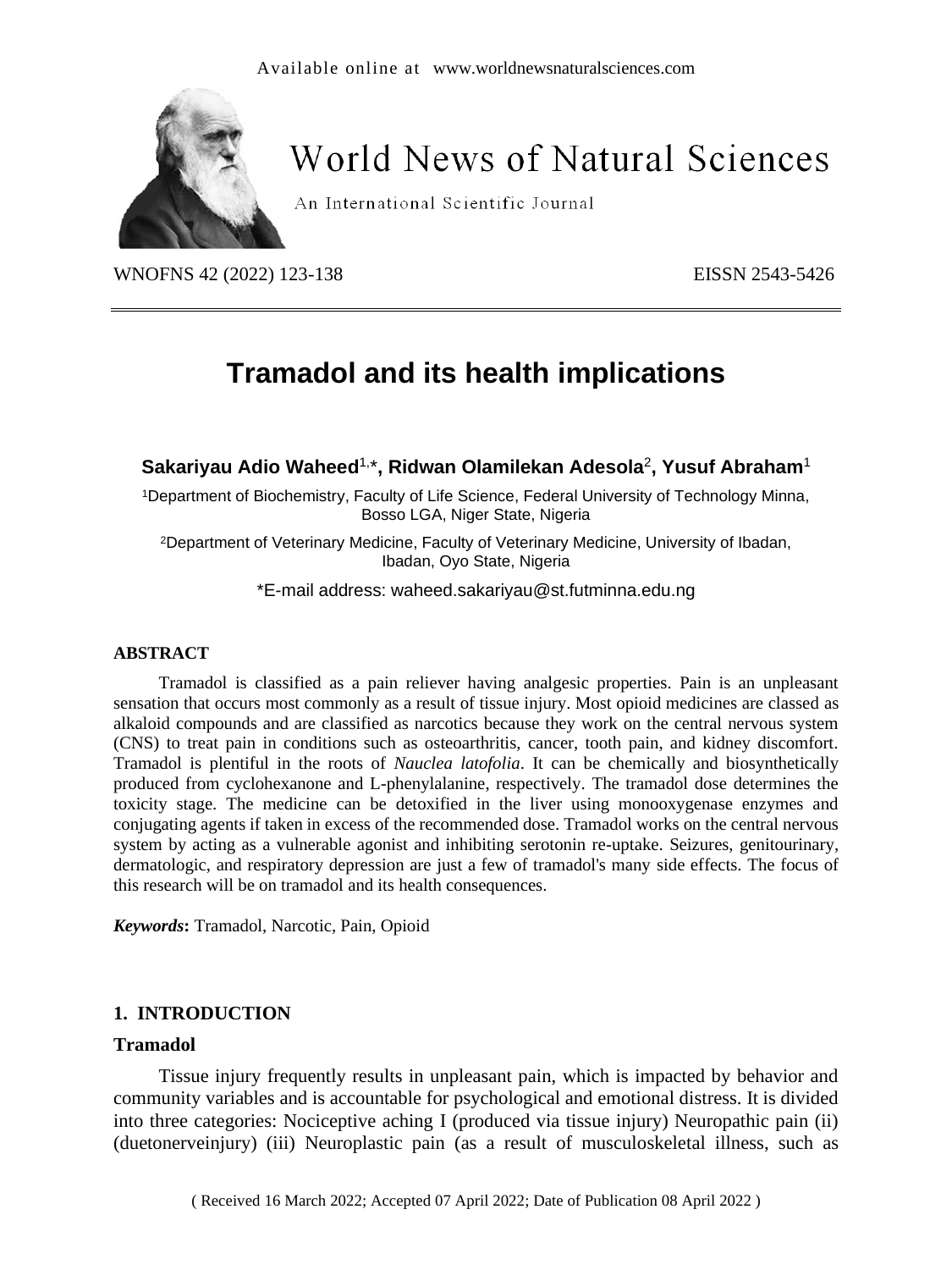inflammatory pain) (Kidd et al., 2007). Various pharmacological treatments, such as paracetamol, NSAID class medicines, antidepressants, anti-cytokines, and opioids, have been utilized to treat it using tablets. Tramadol is a pain reliever that has exceptional analgesic properties (Dayer *et al.*, 2007; Bravo *et al.*, 2017).

Opioid medications belong to the alkaloid class of substances derived from "*Papaver somniferum* L.," and are classified as narcotics since they act on the central nervous system to relieve pain (Martinez *et al.*, 2016). Opioid abuse and addiction cause major health consequences (Karbakhsh *et al.*, 2007; Zaaijer *et al.*, 2004). Opioid analgesics work by attaching to opioid receptors found in the brain, spinal cord, and other regions of the body, reducing pain experience.

Afghanistan is responsible for the world's largest opium poppy cultivation (Rosen *et al.*, 2004); opioid medicines such as morphine, codeine, fentanyl, hydrocodone, meperidine, methadone, and oxycodone act by interacting with the primary target known as the opioid receptor (MOR). In the early stages of opioid withdrawal, tramadol is widely used to help users manage their symptoms (Threlkeld *et al.*, 2006).

Tramadol is a hydrochloride of 2-(dimethylamino)-methyl)-1-(3-methoxyphenyl) cyclohexanol. It's a four-phenyl-piperidine derivative of the opioid codeine. It was developed and synthesized for the first time in 1962 by a German business (Grunenthal GmbH) for the treatment of pain, and it was first sold in 1977 under the brand name 'Tramadol.' It became available in the United States after 1995. (Patterson *et al.*, 2017). It's now known as ULTRAM, and it's a racemic mixture of  $(R, R)$ - and  $(S, S)$ -enantiomers that's generally available as a hydrochloride salt (WHO, 2013). Morphine, for example, is a very powerful analgesic, although it is used less frequently due to its side effects of respiratory depression, addiction, dependency, and constipation.

Tramadol's analgesic potency is ten times lower than morphine's, but it is chosen since it is safer. When compared to other opioid analgesics, tramadol is considered safe because it does not produce respiratory depression or addiction (Kenzie *et al.*, 2001). Furthermore, tramadol has a lower potential for abuse when delivered by parenteral method. It acts as an analgesic by agonistically activating MOR, central GABA catecholamine, and serotonergic receptors. It also has antitussive properties due to its ability to bind to receptors (Hennies *et al.*, 2008).

#### **Sources of Tramadol**

#### **Natural source**

Because the natural origin of tramadol is still a topic of controversy, the biosynthesis of tramadol is a hypothetical process. Boumendjel *et al.*, (2013) on the other hand, recently discovered tramadol in *Nauclea latofolia L*. Tramadol is detected in the roots and bark of Nauclea latofolia (0.00002 percent w/w) (Kusari *et al.*, 2014). Tramadol was extracted and characterized using high-performance liquid chromatography (HPLC) (Fig. 1), and its analgesic properties were investigated in a mouse model in an in vivo study.

The biosynthesis of tramadol is a speculative process because the natural origin of tramadol is still a point of contention. On the other hand, Boumendjel *et al.* (2013) recently detected tramadol in *Nauclea latofolia L.* Tramadol (0.00002 percent w/w) has been found in the roots and bark of *Nauclea latofolia* (Kusari *et al.*, 2014). High-performance liquid chromatography (HPLC) was used to extract and characterize tramadol, and its analgesic effects were tested in a mouse model in an in vivo investigation (Fig. 1).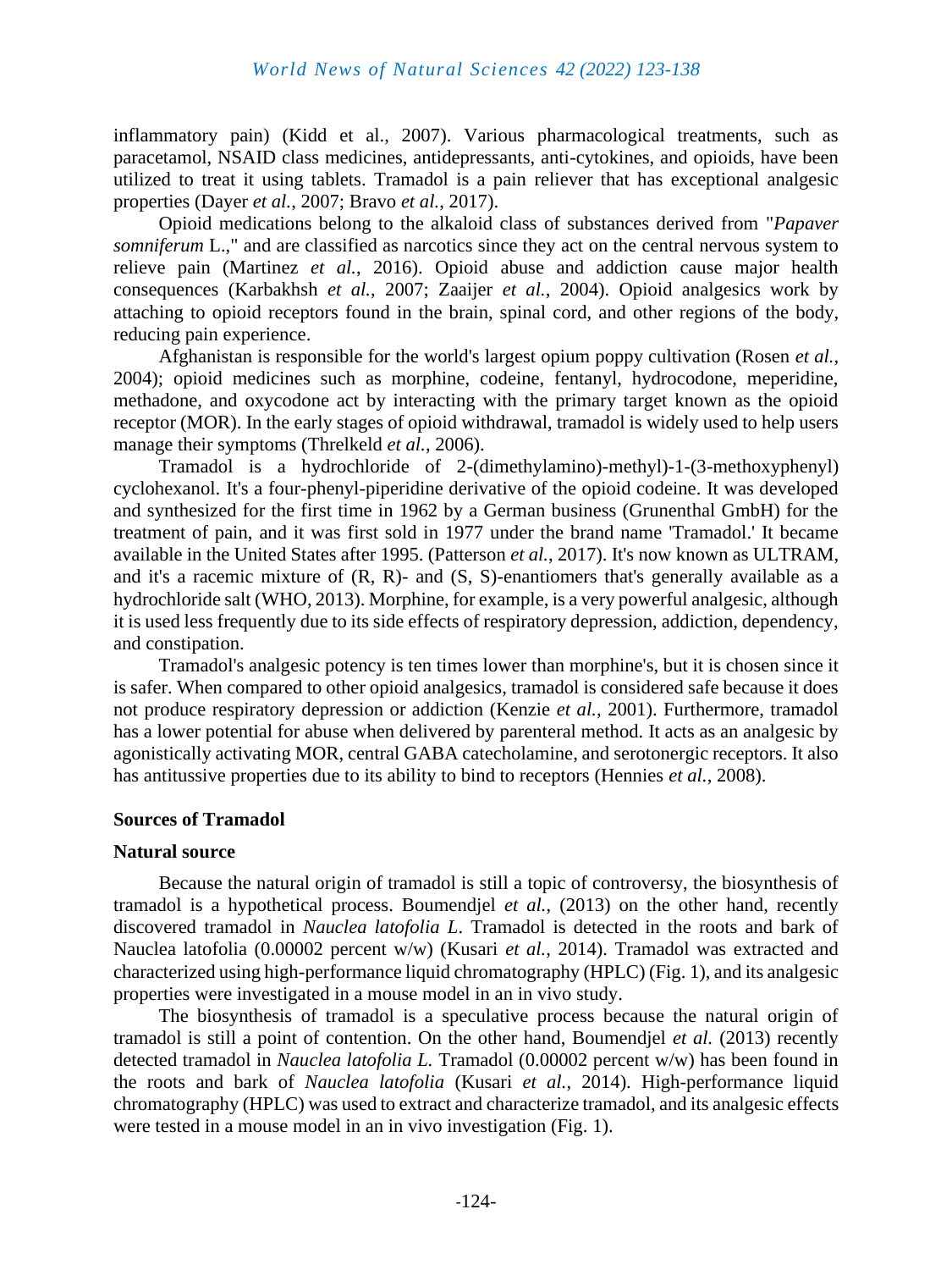

**Figure 1.** Extraction process of Tramadol (Kusari *et al.*, 2014)



**Figure 2.** Biosynthesis of tramadol (Lecert-Schmidt *et al.*, 2015)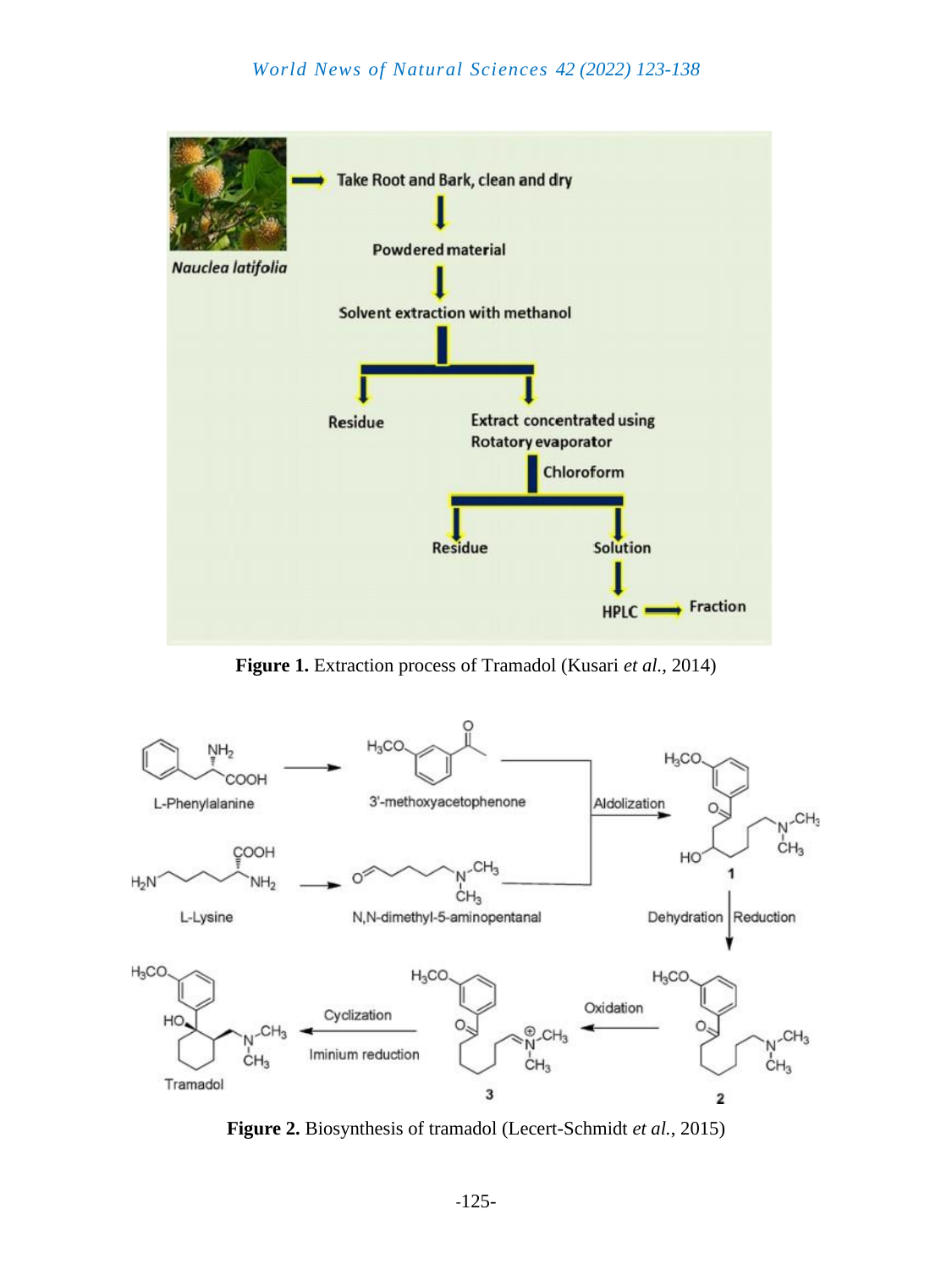

**Figure 3.** Structure of isomer of Tramadol HCl (Grond *et al.*, 2004)

# **History of Tramadol**

In 1992, during the Committee's 28th meeting, tramadol was pre-reviewed for the first time. Because of its minimal abuse liability, as evidenced by human research on its subjective effects and the lack of serious abuse, the Committee did not suggest critical evaluation. Tramadol was pre-reviewed again at the 32nd conference in 2000. The Committee noticed a high number of cases of withdrawal syndrome and dependence recorded as adverse drug responses, as well as its potential to cause morphine-type dependence, and suggested that tramadol be subjected to a thorough evaluation. The Committee agreed at its 33rd meeting in 2002 that the material was insufficient to support international tramadol regulation, but that it was sufficient to recommend that WHO maintain the medication under monitoring. Tramadol was subsequently pre-reviewed at the 34th meeting in 2006. The Committee determined that there was insufficient evidence to justify a critical assessment because tramadol continued to exhibit a low degree of misuse despite a significant increase in the amount of its therapeutic usage (WHO, 2014).

# **Chemistry of Tramadol**

Tramadol is a codeine analogue made from 4-phenylpiperidine(2-(dimethyl aminomethyl)-1-(3-methoxyphenyl) cyclohexanol). Tramadol in its commercial form is a mixture of the dextro (+) and levo (-) enantiomers (Fig. 3). Water and ethanol are both active solvents for tramadol hydrochloride. Tramadol's di-methyl aminomethyl group methylates the ring nitrogen of codeine and morphine, which is required for binding to MOR. It is metabolized through nitrogen demethylation, oxygen, and conjugation processes (Grond *et al.*, 2004). Tramadol has a molecular weight of 263.19, a hydrogen bond donor of 1, a hydrogen bond acceptor of 2, a molar refractivity of 1.55, and a partition coefficient of 2.88, according to the Lipinski rule of five.

# **Chemical Synthesis of Tramadol**

The chemical synthesis of tramadol is simple and cost-effective; the chemical synthetic pathway is depicted in Figure 2. Cyclohexanone is utilized as a starting material, and compounds 2 and 3 are made by reacting it with dimethylamine hydrochloride and n-methyl-1-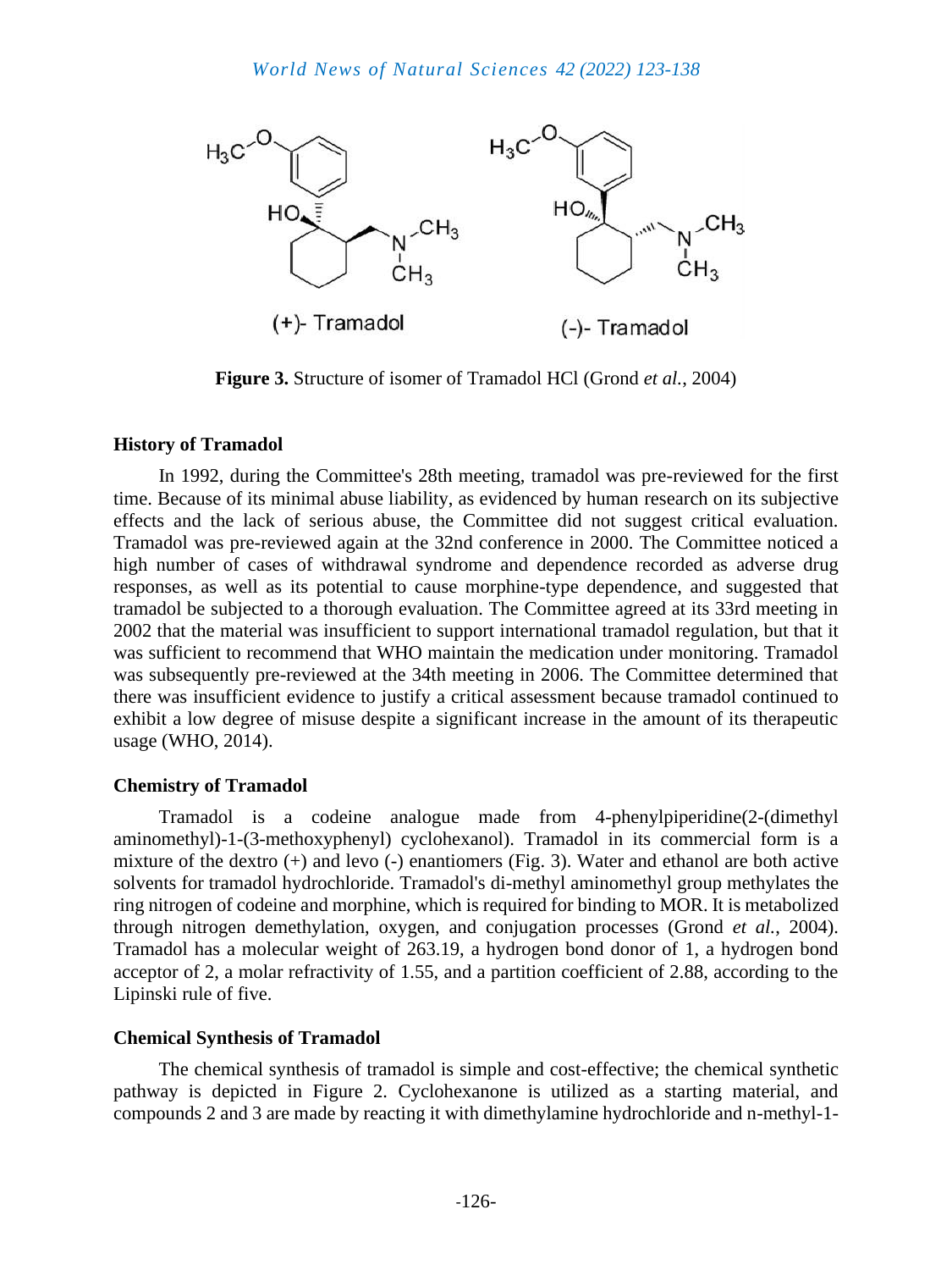phenylmethanamide. In the presence of ethyl ether and HCl, these chemicals 2 and 3 react with (3-methoxyphenyl) lithium to generate Tramadol (Jarvi *et al.*, 2002; Poupon *et al.*, 2011).

The major products of the synthetic process are the racemate (1:1 mixture) of (1R, 2R) isomer and the (1S, 2S)-isomer. There were also minor amounts of the racemic mixture of the (1R, 2S)-isomer and the (1S,2 R)-isomerare. Recrystallization of the hydrochlorides allows the isolation of the (1R, 2R)-isomer and the (1S, 2S)-isomer from the diastereomeric minor racemate [(1 R, 2 S)-isomer and (1S, 2R)-isomer]. The substance tramadol is a racemate of the  $(1R, 2R)$ -  $(+)$  - and  $(1S, 2S)$ -  $()$  - enantiomers' hydrochlorides.  $(R)$ -  $()$  - or  $(S)$ -  $(+)$  - mandelic acid were used to characterize the resolution of the racemate [(1R, 2R)- (+)- isomer / (1S, 2S)- ()-isomer] (Zynovy *et al.*, 2000).

Despite established physiological differences (Burke et al., 2002) between the (1R, 2R) and (1S, 2S)-isomers, tramadol is utilized as aracemate, because the racemate exhibited better analgesic effectiveness than either enantiomer in animals (Raffa *et al.*, 2003) and humans (Grond *et al.*, 2005).

#### **Clinical Uses of Tramadol**

| Type of pain   | <b>Uses</b>                             | <b>References</b>    |
|----------------|-----------------------------------------|----------------------|
| Osteoarthritis | It is used as intermediate components   | Cepeda et al., 2007  |
| Dental         | For pain treatment in canal (root)      | Malik et al., 2015   |
| Cancer         | Aids to relieve pain in cancer patients | WHO, 2013            |
| Heart pain     | It used as beta blockers and nitrates   | Sunshine et al, 2004 |
| Postoperative  | To reduce pain after surgery            | Yilmaz et al., 2015  |
| Renal pain     | To reduce pain in ureteral calculi      | Hussein et al., 2015 |

**Table 1.** Uses of Tramadol in different Types of Pain

#### **Acute pain**

Tramadol has been thoroughly studied in cardiothoracic (James *et al.*, 2006; Lomona *et al.*, 2005), orthopaedic (Kuper *et al.*, 2005; Hupkins *et al.*, 2008), general (Rud *et al.*, 2004; Canepa *et al.*, 2003), and paediatric surgery (Barsoum *et al.*, 2005; Bosenberg *et al.*, 2008). Tramadol compares favorably to a variety of analgesics in the acute setting, from paracetamol to morphine, in terms of efficacy and adverse event occurrence. Oral tramadol as an analgesic has been shown to be effective (McQuay *et al.*, 2008). Tramadol is generally more effective than oral analgesics such as nonsteroidal anti-inflammatory drugs (NSAIDs), pentazocine, dextropropoxyphene, and combination formulations containing paracetamol, though singledose oral dextropropoxyphene 65 mg plus paracetamol 650 mg was found to have similar analgesic efficacy to tramadol 100 mg in comparative studies (Lehmann *et al.*, 2007; Sunhine *et al.*, 2002). Parenteral administration has mostly been linked to the treatment of postoperative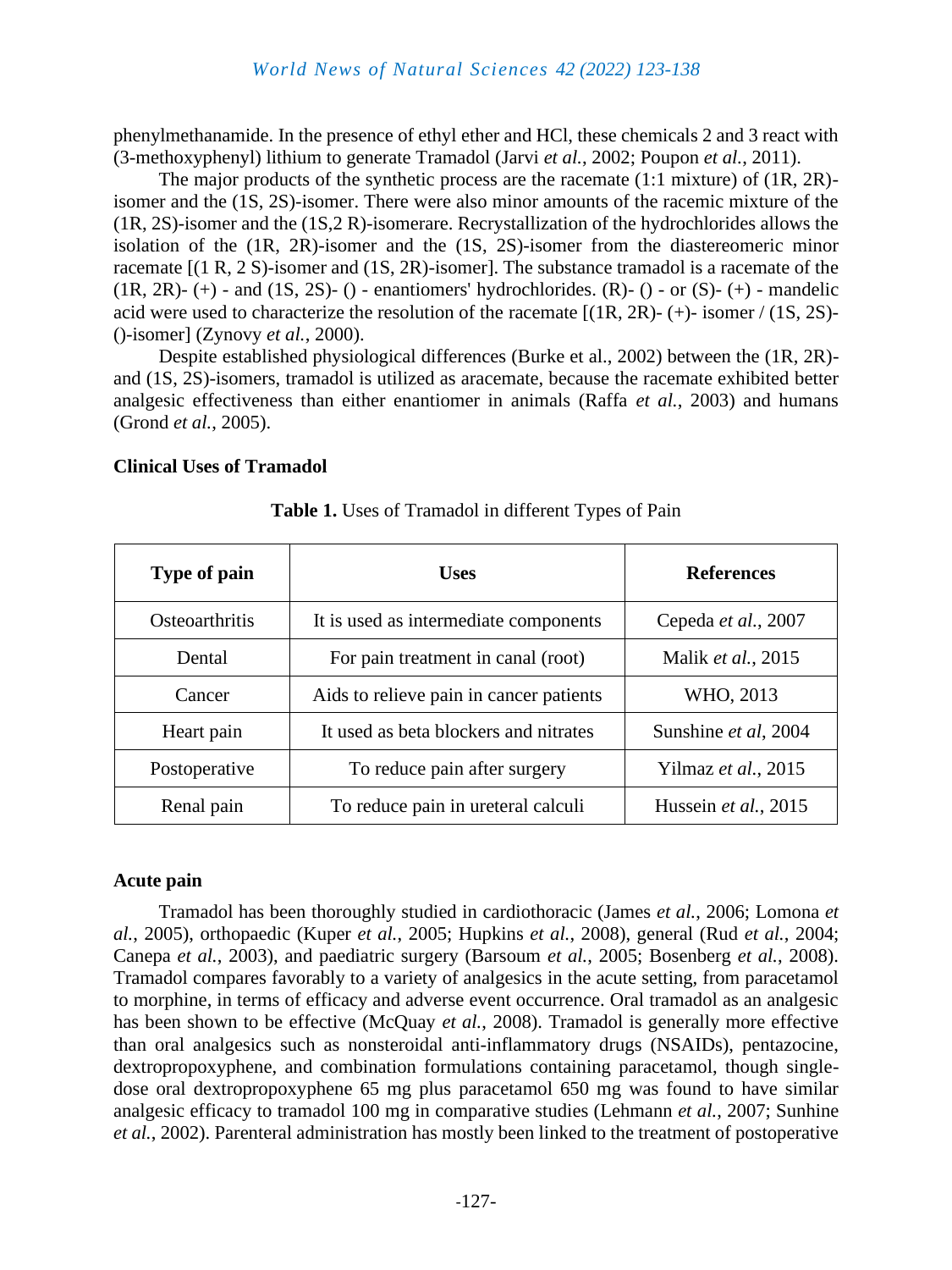pain. Tramadol doses ranging from 50 to 400 mg are given intravenously and induce analgesia (Bamigbade *et al.*, 2008; Duthie *et al.*, 2008). Tramadol has been demonstrated to be equally effective as morphine for postoperative pain management following abdominal surgery (Vickers *et al.*, 2005). Tramadol and morphine infusions 48 hours after abdominal hysterectomy had equivalent analgesic effectiveness (Wilder-Smith *et al.*, 2009). During the infusions, there was nosomatic or visceral sensitization. Tramadol 1 mg/kg IV has been used to treat postoperative shivering with effectiveness (De-Witte *et al.*, 2007). During regional anaesthesia for caesarean delivery, intravenous tramadol 0.25 mg/kg and 0.5 mg/kg is beneficial in managing intraoperative shivering (Chan *et al.*, 2009).

#### **Chronic pain**

Tramadol has been demonstrated to be useful in the treatment of chronic pain in a variety of situations, as one may expect given its analgesic action modes (Budd *et al.*, 2009). Chronic pancreatitis (Bamigbade *et al.*, 2008), neuropathic pain (diabetic peripheral neuropathy, postherpetic neuralgia) (Mackin *et al.*, 2007; Harati *et al.*, 2008), and rheumatology (osteoarthritis, fibromyalgia) are examples of these conditions (Roth *et al.*, 2008; Biasi *et al.*, 2008). Tramadol works well in a variety of ways (both orally and intra-articularly) (Budd *et al.*, 2009). Tramadol reduces acute and chronic inflammation in rats without changing immunological systems (Bianchi *et al.*, 2009). In the treatment of osteoarthritis of the ankle, knee, and hip joints, intraarticular tramadol of 50 mg gave considerably superior analgesia (a mean duration of five days) than placebo (Budd *et al.*, 2007).

When compared to other opioids, its less constipating impact is an advantage in chronic pain disorders (Wilder-Smith *et al.*, 2009). Patient compliance is improved, and adverse effects are reduced, thanks to the oral sustained release formulation (Nossol *et al.*, 2008). There is no difference in efficacy or tolerability between twice daily tramadol 100 mg sustained release capsules and four times daily tramadol 50 mg capsules in persistent low back pain (Sorge *et al.*, 2007). Tramadol has also been shown to be beneficial in the treatment of chronic vascular pain (e.g., scleroderma) (Guseva *et al.*, 2004).

# **Cancer Pain**

Tramadol has been demonstrated to be efficacious for the treatment of cancer pain across a wide spectrum of cancer pain syndromes, with a better side-effect profile and tolerance than morphine, and it now occupies step II of the World Health Organization ladder (Dayer *et al.*, 2007; Bamigbade *et al*., 2008). For Step I treatment, an NSAID such as paracetamol can be used, with tramadol added or substituted for insufficient analgesia or NSAID intolerance (Schnitzer et al., 2008). Overall, morphine has proved more successful for severe cancer pain in the initial treatment (which could be due to tramadol's later onset) (Bamigbade *et al.*, 2008). Tramadol has been proven to have a comparable analgesic effect to morphine and other regularly used analgesics in both cancer and non-cancer pain, while generating much fewer adverse effects (Dalgin *et al.*, 2005; Rauck *et al.*, 2004). Its significance in the long-term therapy of diverse types of intractable pain is still being better defined (Budd *et al.*, 2009).

#### **Various combinations of Tramadol**

Tramadol is frequently recommended in combination with non-opioid analgesics like paracetamol to relieve moderate to severe pain. Tramadol and paracetamol in a fixed-dose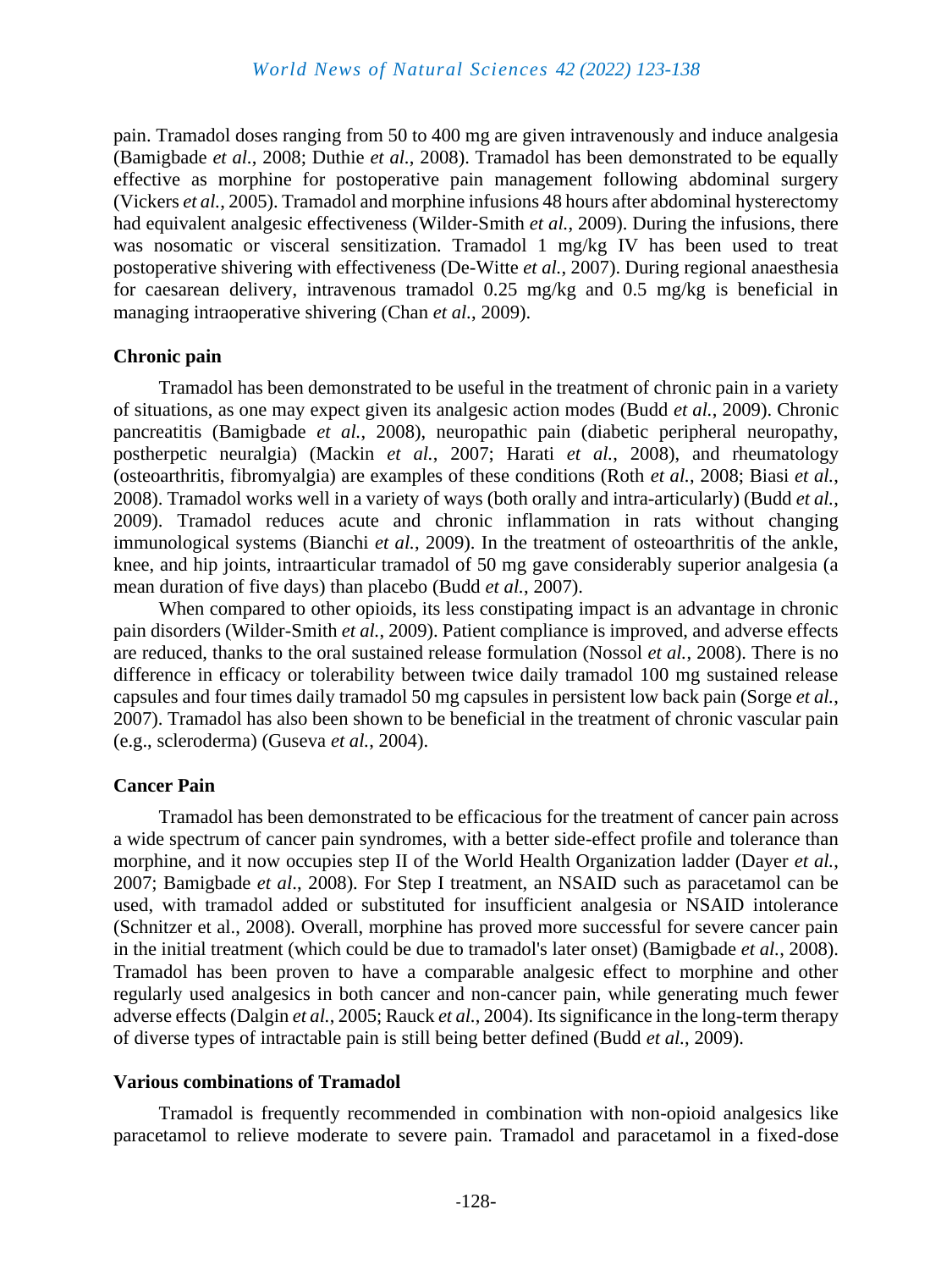combination provide quick onset, long duration, and multimodal analgesic effects. Tramadol (37.5 mg) plus paracetamol is administered to patients with moderate to severe acute and chronic pain (325 mg). It relieves pain for up to 8 hours longer than the medication alone in cases of dental discomfort. In postoperative dental pain, hydrocodone/paracetamol 10/650 mg has the same analgesic effect as tramadol (37.5 mg) +paracetamol during an 8-hour period (325 mg). One or two tramadol (37.5 mg) Plus paracetamol (325 mg) four times daily for five days is commonly suggested for osteoarthritis flare pain. Tramadol (37.5 mg) + paracetamol (325 mg), maximum 10 tablets or capsules per day for 4 weeks, is commonly used for chronic back pain (Lomona *et al.*, 2005; Hopkins *et al.*, 2008).

#### **Pharmacokinetic Profile of Tramadol**

Tramadol's pharmacokinetic features have been studied in limited studies in children having surgery, young and elderly healthy adults, and patients with hepatic or renal impairment.

# **Absorption and Distribution**

Adult subjects absorbed tramadol quickly after receiving single and successive oral 100 mg doses (Abel *et al.*, 2005; Tegeder *et al.*, 2009; Lintz *et al.*, 2008). The mean absolute bioavailability of tramadol after a single oral 100 mg dose was 67.9%, and it increased to >90% when several 100 mg doses were given (Lee *et al.*, 2003; Liao *et al.,* 2002). The enhanced bioavailability of the drug with numerous oral doses may be owing to saturated first-pass hepatic metabolism, according to one theory (Lee *et al.*, 2003; Liao *et al.,* 2002). Tramadol's bioavailability was also improved when it was given with meals.

Tramadol has a significant volume of distribution after parenteral injection, indicating that it has a strong tissue affinity (Tegeder *et al.*, 2009). Although 20% of plasma proteins are bound, binding site saturation does not occur in the therapeutic dose range. Tramadol passes the placental barrier, with 80 percent of maternal amounts in umbilical venous serum (Lee *et al.*, 2003). Within 16 hours of treatment, low amounts of racemic tramadol and its M1 metabolite were identified in breast milk (Searle *et al.*, 2009).

# **Metabolism and Elimination**

Tramadol is metabolized extensively in the liver via two primary metabolic pathways involving the isoenzymes CYP3A and CYP2D 6, with CYP2D 6 being particularly important in this drug's metabolism (Gaynes *et al.*, 2009; Paar *et al.*, 2007). Tramadol's metabolic pathway is determined by the amount of CYP2D6 sparteine-oxygenase in the liver. Tramadol is demethylated at the phenolic oxygen site in the presence of high enzyme concentrations, yielding the active M1 metabolite, whereas demethylation occurs at the amino nitrogen site in the presence of low enzyme concentrations, yielding inactive N-desmethyl tramadol (De Jong *et al.*, 2007). As a result, poor metabolisers of sparteine had considerably higher mean metabolicratios of tramadol O- demethylation than extensive metabolisers in a study of 104 healthy adult volunteers (Paar *et al.*, 2007). In phase II reactions, these O- and N-demethylated molecules (phase I reactions) may be further sulphated or glucuronidated (Gaynes *et al.*, 2009). Tramadol's elimination kinetics are best described as a two-part model, with a terminal elimination half-life of 100 mg following a single oral dose (Lintz *et al.*, 2003). The M1 metabolite had t1/2 values of 6.69 and 6.98 hours after single and multiple oral 100 mg doses,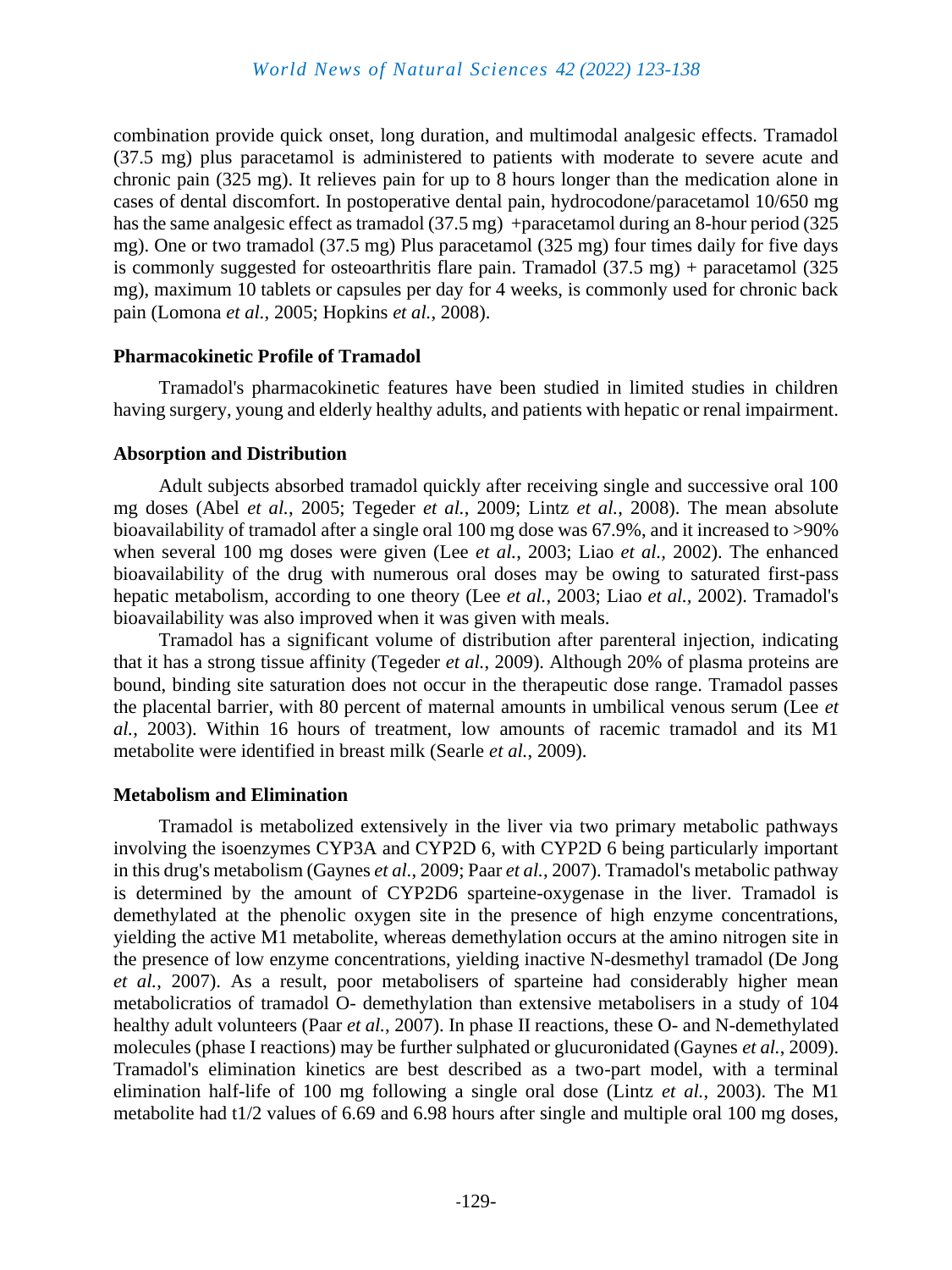respectively (Liao *et al.*, 2002). 90% of tramadol and its metabolites are excreted through the kidneys, with the remaining 10% passing through the feces.

#### **Drug interactions**

One of the primary causes of accidental poisoning deaths worldwide is drug interactions (Minami et al., 2004). Overdosage and a sudden combination of medicines that potentially interact with each other are the most common causes of adverse drug interactions. Precautions should be made before taking tramadol to avoid dangerous medication interactions. MAO inhibitors, antidepressants, tegretol, blood thinners, digoxin, ketoconazole, rifampin, erythromycin, quinidine, and medications that cause drowsiness are among the pharmaceuticals that interact with tramadol. It has been found to interact with 761 different medicines, causing major drug interactions in 446 cases, moderate drug interactions in 311 cases, and mild drug interactions in 4 cases. Tramadol should not be combined with alcohol, street drugs, sedatives, narcotic pain relievers, antidepressants, or anti-anxiety medications, and it should not be used to treat mental illness, bipolar disorder, or schizophrenia. Tramadol injected intramuscularly (IM) during anaesthesia reduces stomach acid output (Product Information, 2018).

#### **Pharmacodynamic Profile of Tramadol**

# **Mechanism of Action (MOA)**



**Figure 4.** Schematic representation of MOA of tramadol (Scott et al., 2000)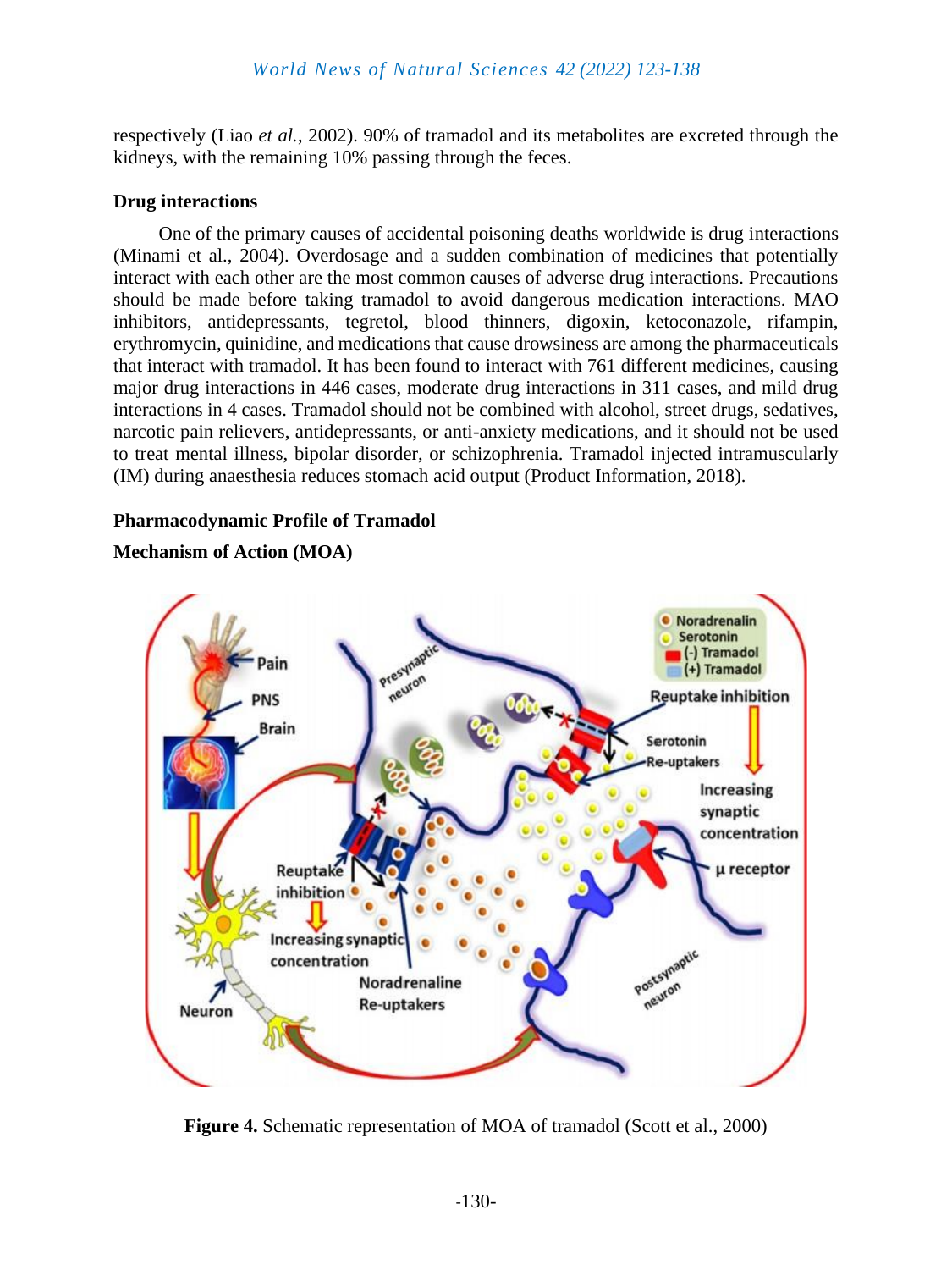Tramadol has a strong analgesic effect due to its central nervous system action. Tramadol's (+) dextro and (-) levo enantiomers have a synergistic analgesic effect when mixed in a racemic mixture. It works for nociception in a variety of ways, including as a mild MOR agonist or as a serotonin and norepinephrine reuptake inhibitor. Tramadol's O-desmethyltramadol metabolite (M1) has analgesic properties via acting as a weak MOR agonist. Tramadol's (+) enantiomer operates as a MOR agonist and inhibits serotonin reuptake, whereas the (-) enantiomer inhibits noradrenalin reuptake (Scott *et al.*, 2000; Minami *et al*., 2007). There are four types of opioid receptors, all of which are G-protein coupled receptors. The majority of opioid analgesics act on the -opioid receptor. Tramadol's (+) Dextro enantiomer has Mu() opioid receptor agonistic action and enhances centraldopamine activation.

#### **Health Implications of Tramadol**

Nausea, dizziness, dry mouth, indigestion, abdominal discomfort, vertigo, vomiting, constipation, sleepiness, and headache are the most common tramadol side effects (Langley *et al.*, 2010; Keating, 2006). Interactions with other drugs may cause additional side effects. Tramadol, like morphine, has the same dose-dependent side effects, including respiratory depression (Keating, 2006).



**Figure 5.** Main side effects of tramadol (Langley et al., 2010).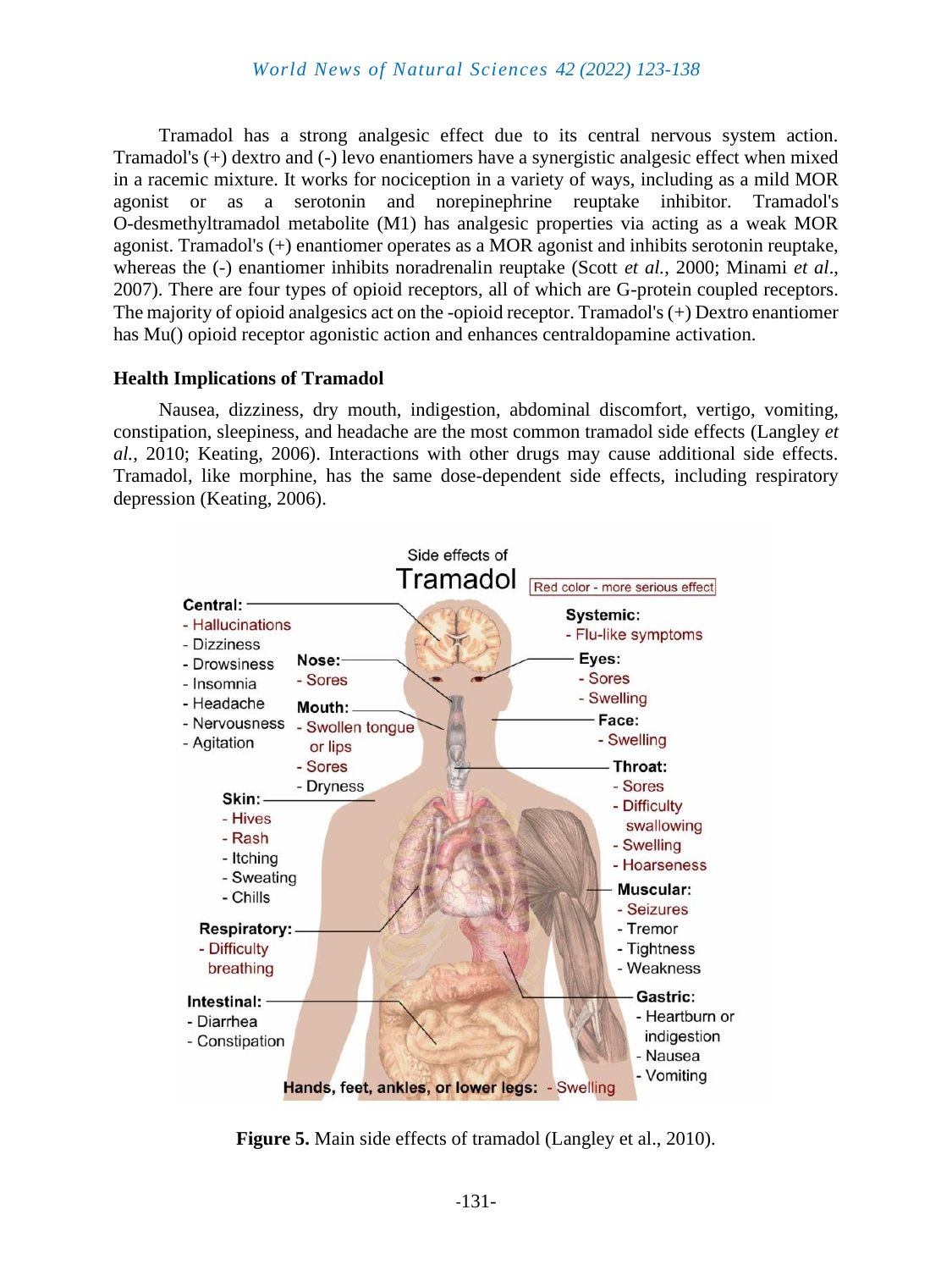#### **Effects on respiration**

Respiratory depression is commonly related with opioid analgesics. This is mediated by a decrease in the respiratory center's sensitivity to  $CO<sub>2</sub>$ , which leads to a reduction in respiratory rate and tidal volume (Lee *et al.*, 2003). Tramadol, unlike other opioids, is unlikely to cause clinically relevant respiratory depression at the prescribed dosage, according to evidence from trials in healthy volunteers and surgical patients. However, if the recommended dosage is significantly exceeded, respiratory depression may ensue (Spiller *et al.*, 2007). In double-blind, randomized studies including postoperative patients, the respiratory effects of tramadol were compared to those of other opioids (Houmes *et al.*, 2002; Vickers *et al.*, 2002; Langford *et al.*, 2008).

Intravenous tramadol, at a larger dose than an equianalgesic dose of morphine, temporarily slowed the pace of respiration but had no effect on end-tidal  $CO<sub>2</sub>$  tension, according to a dose-response research involving 30 patients (Vickers *et al.*, 2002). Using a 10:1 potency ratio for tramadol and morphine, it was determined that tramadol had a lower effect on the respiratory center than morphine (Vickers *et al.*, 2002). Furthermore, intravenous tramadol 0.6 mg/kg had similar effects on the inspiratory-expiratory oxygen difference, end-tidal  $CO<sub>2</sub>$ concentration, minute volume, and respiratory rate as placebo, whereas intravenous oxycodone 0.04 mg/kg caused significant respiratory depression in 36 spontaneously breathing anaesthetized patients (Tarkkila *et al.*, 2008).

#### **Serotonin syndrome**

Serotonin syndrome occurs when patients are given tramadol together with serotonin receptor inhibitors such as fluoxetine and paroxetine (Marechal *et al.*, 2011; Jeppesen *et al.*, 2006). Tramadol metabolism is inhibited by fluoxetine and paroxetine, which raises the drug's plasma levels. Serotonin syndrome is treated with agitation in the hospital and benzodiazepine therapy for seizures. Intravenous fluids are used to keep the patient hydrated (IVF). In extreme situations, the medicine that causes serotonin syndrome is stopped, and cyproheptadine (Periactin) is given to block serotonin synthesis (Graudins *et al*., 2008; Frank *et al.*, 2008).

#### **Central nervous system**

CNS stimulation, anxiety, euphoria, nervousness, sleep problem, insomnia, sadness, agitation, apathy and depersonalization, emotional liability, and in extremely rare cases, hallucinations, nightmares, dependency, and withdrawal syndrome are all prevalent mental effects of tramadol use (Barsotti *et al.*, 2003).

#### **Dermatologic**

Tramadol can induce Stevens-Johnson syndrome and hair loss in some people. Common skin problems include pruritus, perspiration, rash, dermatitis, cellulitis, piloerection, clamminess, urticaria, and toxic epidermal necrolysis.

#### **Genitourinary**

Tramadol induces menopausal symptoms and urinary tract infection in the genital system. It can induce micturition difficulties, haematuria, dysuria, cystitis, and sexual function abnormalities in some people.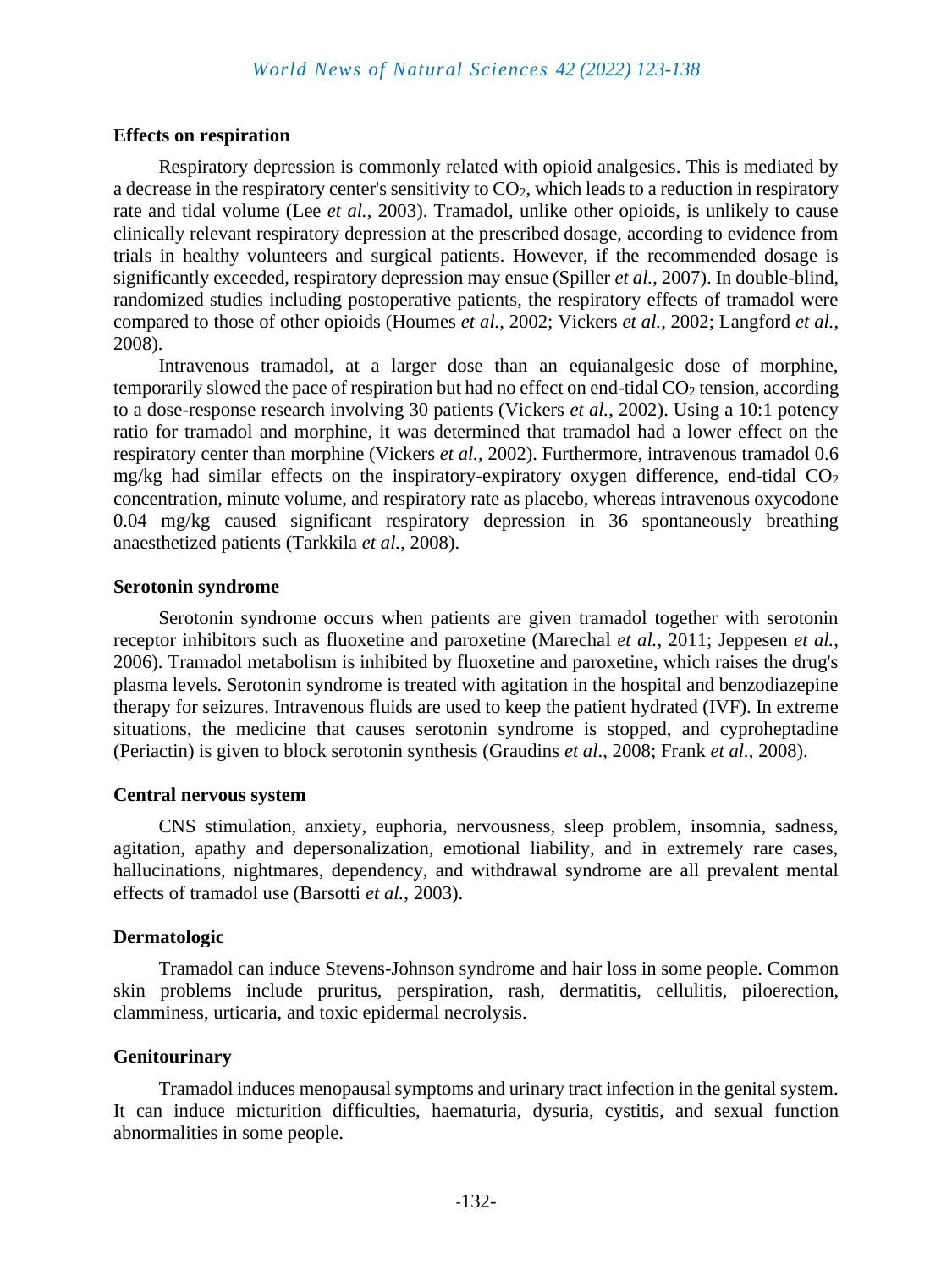#### **Other Health Implications**

Overdosing on tramadol increases the risk of seizures, thus it should be used with caution in patients who have a history of seizures or other neurologic disorders (head trauma, brain damage or CNS tumor). Naloxone treatment after an intramadol overdose may further increase the risk of seizures (Kahn *et al.*, 2007).

#### **Acute alcohol intoxication**

Tramadol is also not recommended for people who are depressed due to acute alcohol consumption. Respiratory depression and death are possible outcomes. Tramadol-induced respiratory depression is treated with Naloxone as an antidote (Vogel *et al.*, 2008).

#### **Liver disease**

The elimination time of tramadol and its metabolite M1 increases in people with severe liver cirrhosis. Tramadol should be used with caution in people who have poor liver function. Tramadol 50 mg every 12 hours is recommended for patients with liver cirrhosis (Afshari, 2009).

#### **Renal dysfunction**

Tramadol and its M1 metabolite excretion rates are lower in patients with poor renal function. In that situation, the dosage interval will be increased to 12 hours, and patients with creatinine clearance less than 30 mL/min would get a daily dose of 200 mg (Bekjarovski *et al.*, 2012). people with a clogged bile duct Tramadol 50 mg every 12 hours is recommended for patients with liver cirrhosis (Afshari, 2009).

# **2. CONCLUSION**

Tramadol is an unusual synthetic analgesic with a wide range of applications, including acute pain, dental pain, labor pain, chronic pain, and cancer pain. Tramadol can interact with other medications that share the same metabolic pathway and employ the same enzymes, so it's important to keep track of how much tramadol patients are taking to avoid misuse and side effects.

Tramadol, on the other hand, has a lot of negative effects, thus it should be carefully chosen to treat patients, with a risk-benefit ratio in mind, and the patients should be closely watched for any possible side effects. Newer medications are needed to prevent side effects, and we propose tramadol-based derivatives for the future, with this review providing greater insights into how to build them with fewer side effects and powerful therapeutic action with minimal side effects.

#### **ACKNOWLEDGEMENT**

My heartfelt gratitude, profound and undiluted appreciation goes to my colleagues who made this paper possible for publications. Thankful I ever remain.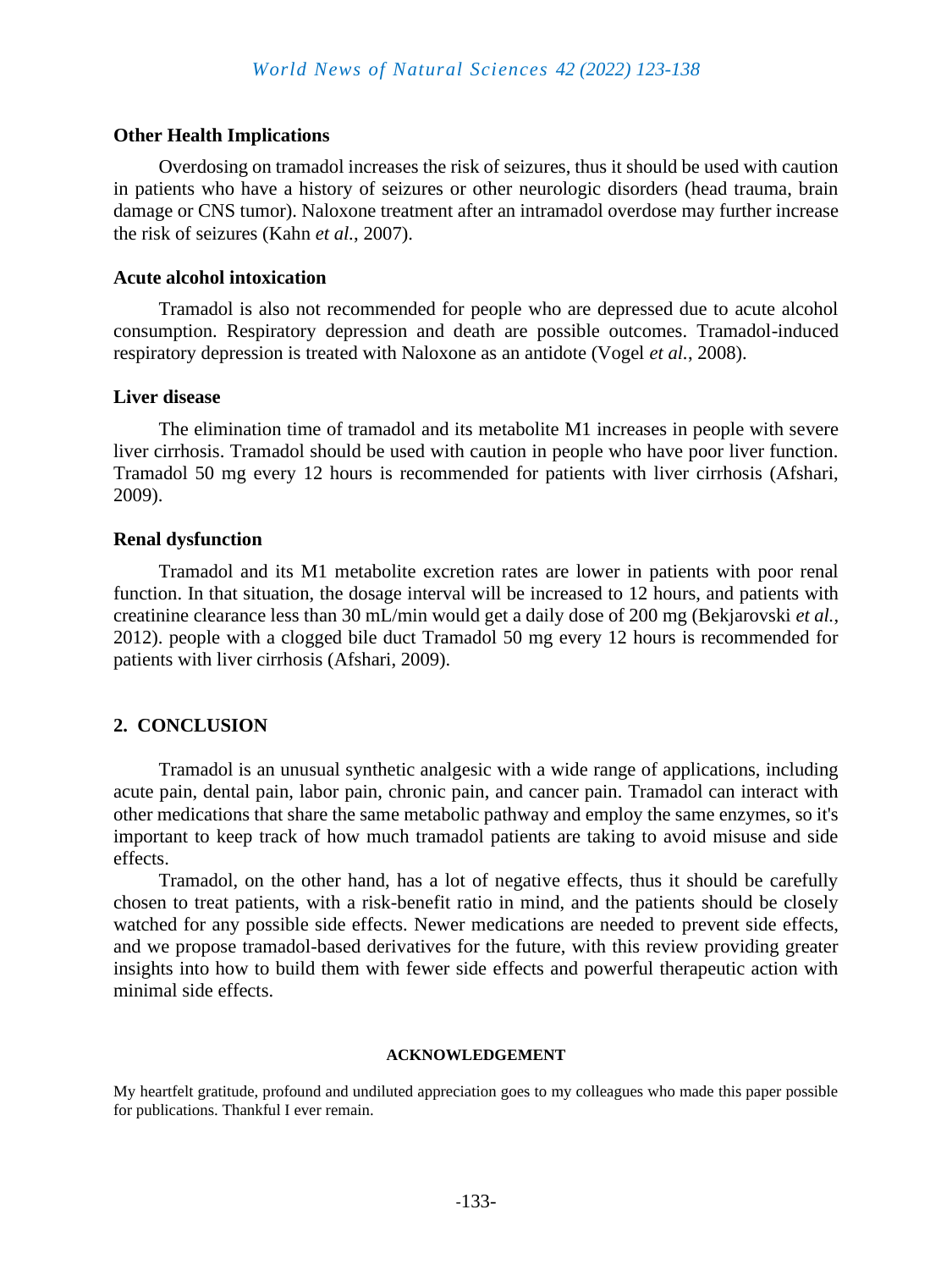# **References**

- [1] Kidd, B.L., Langford, R.M. and Wodehouse, T. (2007). Arthritis and pain. Current approaches in the treatment of arthritic pain. *Arthritis Resources Journal,* 9: 1-7
- [2] Dayer, P., Desmeules, J. and Collart, L. (2007). Pharmacology of tramadol. *Drugs,* 53(2): 18-24.
- [3] Bravo, L., Mico, J.A . and Berrocoso, E. (2007). Discovery and development of tramadol for the treatment of pain. *Expert Opinion on Drug Discovery,* 12: 1281-1291
- [4] Martínez, M.A., Ballesteros, S., Almarza, E. and Garijo, J. (2016). Death in a legal poppy field in Spain. *Forensic Science International,* 265: 34-40
- [5] Karbakhsh, M. and Salehian, Z.N. (2007). Acute opiate overdose in Tehran: the forgotten role of opium. *Addiction Behavior,* 32: 1835-1842
- [6] Zaaijer, E.R., Bruijel, J., Blanken, P., Hendriks, V., Koeter, M.W .J. and Kreek, M.J. (2014). Personality as a risk factor for illicit opioid use and a protective factor for illicit opioid dependence. *Drug Alcohol Depend,* 145: 101-105
- [7] Threlkeld, M., Parran, T., Adelman, C. and Grey, S. (2006). Tramadol versus buprenorphine for the management of acute heroin withdrawal: a retrospective cohort controlled study. *American Journal of Addiction,* 15: 186-191
- [8] World Health Organization, (2013). WHO's Pain Ladder for Adults, World Health Organization, Geneva, 2014 Accessed September 17, 2013 (Available from:) http://www.who.int/cancer/palliative/painladder/en/
- [9] Kenzie, L.P., Donald, R.J. and Margaret, T. (2001). Abuse potential and pharmacological comparison of tramadol and morphine. *Drug Alcohol Depend,* 27: 7- 17
- [10] Hennies, H.H., Friderichs, E. and Schneider, J. (2008). Receptor binding, analgesic and antitussive potency of tramadol and other selected opioids. *Journal of Drug Resources*, 38: 877-880
- [11] Kusari, S., Tatsimo, J., Zühlke, S., Talontsi, F.M., Kouam, S.F. and Spiteller, M. (2014). Tramadol a true natural product. *Chemical International Edition,* 53: 12059- 12272
- [12] Boumendjel, A., Taiwe, G.S., Bum, E.N., Chabrol, T., Beney, C., Sinniger, V., Haudecoeur,R., Marcourt, L., Challal, S., Queiroz, E.F., Souard, F. and Waard, M.D. (2013). Occurrence of the synthetic analgesic tramadol in an african medicinal plant. *Chemical International Edition,* 52: 11780-11784
- [13] Lecerf-Schmidt, F., Haudecoeur, R., Peres, B., Queiroz, F.M.M., Marcourt, L., Challal, S.,Queiroz E.F., Taiwe, G.S. and Boumendjel, A. (2015). Biomimetic synthesis of tramadol. *Chemical Community* (Cambridge, U.K.), 51: 14451-14453
- [14] Grond, S., Meuser, T., Zech, D., Hennig, U. and Lehmann, K.A. (2005). Analgesic efficacy and safety of tramadol enantiomers in comparison with the racemate: a randomised, double-blind study with gynaecological patients using intravenous patientcontrolled analgesia. *Pain,* 62(3): 313-320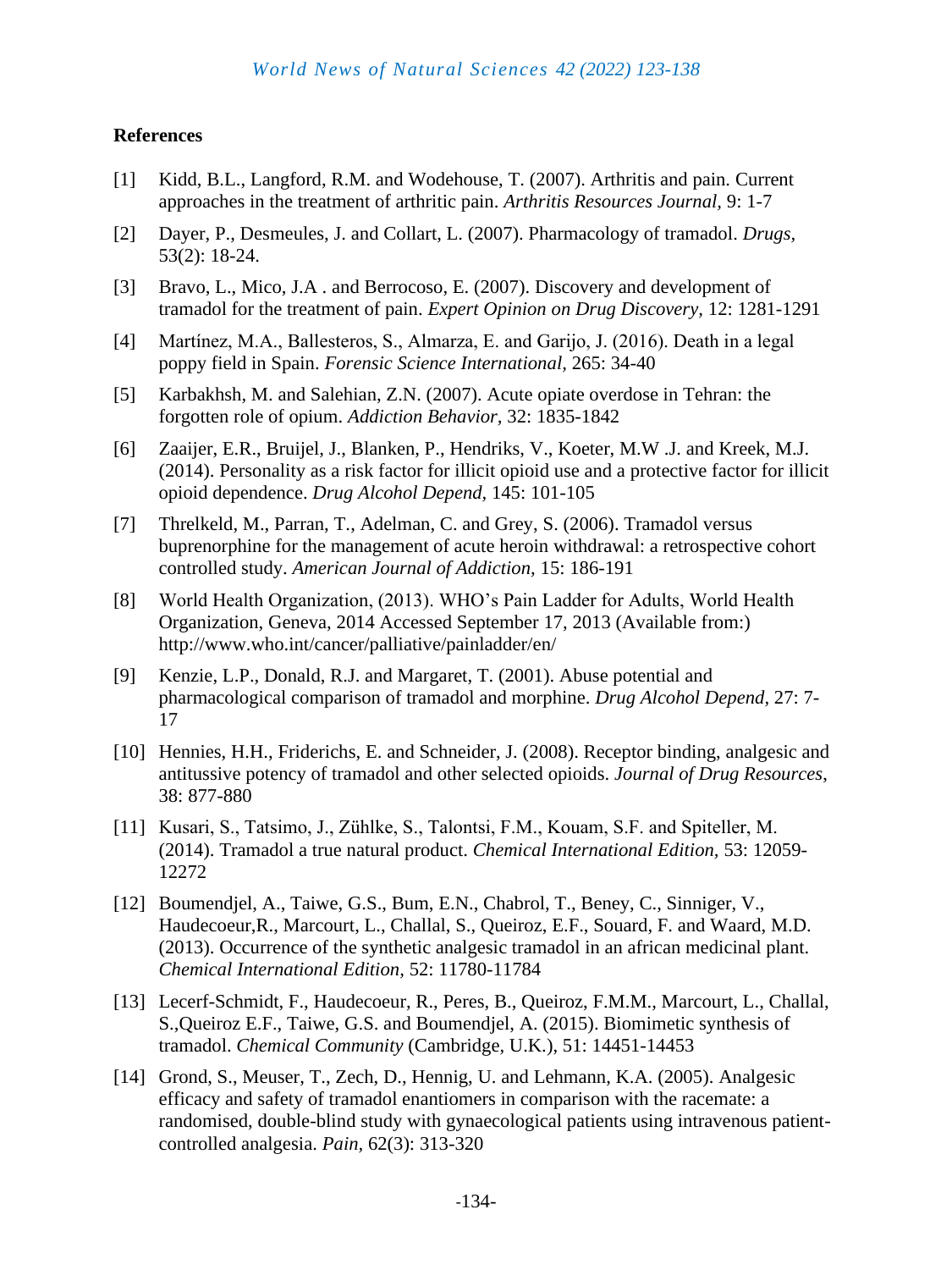- [15] Raffa, R.B., Buschmann, H., Christoph, T., Eichenbaum, G., Englberger, W ., Flores, C.M., Hertrampf, T., Kögel, B., Schiene, K., Straßburger, W., Terlinden, R. and Tzschentke, T.M. (2012). Mechanistic and functional differentiation of tapentadol and tramadol. *Expert Opinion in Pharmacothermal*, 13(10): 1437-1449
- [16] Poupon, E. and Nay, B. (2011). Biomimetic Organic Synthesis, first edition, Wiley-VCH Verlag GmbH&Co, Weinheim, Germany, 2011
- [17] Burke, D. and Henderson, D.J. (2002). Chirality: a blueprint for the future. *British Journal of Anaesthesia,* 88(4): 563-576
- [18] Canepa, G., Di-Somma, C., Ghia, M., Vadala, A., Real, M., Cerruti, S., Stasi, M. and Trezzi, P. (2003). Post-operative analgesia with tramadol. *International Journal of Clinical Pharmacology Resources,* 13: 43-51
- [19] Malik, A., Kaul, R. and Kaul, V. (2015). Clinical effectiveness of three analgesic formulations on post- operative endodontic pain: a Pilot study. *International Journal of Therapy Application,* 25: 7-11
- [20] Sunshine, A. (2004). New clinical experience with tramadol. *Drugs,* 47: 8-18
- [21] Yilmaz, M.Z., Torun, C., Sarihasan, B.B., Kelsaka, E., Koksal, E., Tas, N. and Kuruoglu, E. (2015). Comparison of the analgesic effects of paracetamol and tramadol in lumbardisc surgery. *Turkish Journal of Medical Science,* 45: 438–442
- [22] Hussein, O.A., Adel, I.M. and Kadhim, A.A. (2015). Efficacy of combined tramadol with diclofenac in comparison with monotherapy treatment using Buscopan Diclofenac or tramadol in renal pain control. *Medical Journal of Baby,* 12: 1070–1074
- [23] Bloor, M., Paech, M.J. and Kaye, R. (2012). Tramadol in pregnancy and lactation. *International Journal of Obstetric Anesthesia,* 2: 163–167
- [24] James, M.F.M., Heijke, S.A.M., and Gordon, P.C. (2006). Intravenous tramadol versus epidural morphine for post-thoracotomy pain relief: a placebo- controlled doubleblindtrial. *Anesthetic and Analgesic,* 83: 87-91
- [25] Lomona, J. (2005). Is tramadol a suitable analgesic for high risk patients after heart surgery? *Britain Journal of Anaesthetic,* 74(2): 7
- [26] Kupers, R., Callebaut, V., Debois, V., Camu, F., Verbogh, C., Coppejars, H. and Adriansen, H. (2005). Efficacy and safety of oral tramadol and pentazocine for postoperative pain following prolapsed intervertebral disc repair. *Anaesthesiology in Belgium*, 46: 31-37
- [27] Hopkins, D., Shipton, E.A. and Potgieter, D. (2008). The comparison of tramadol and morphine by subcutaneous PCA. *Canadian Journal of Anaesthetic,* 45: 435-442
- [28] Rud, V., and Fischer, M.V. (2004). Postoperative analgesia with tramadol: continuous in fusion versus repetitive bolus administration. *Anaesthetist,* 43: 316-321
- [29] Barsoum, M.W . (2005). Comparison of the efficacy and tolerability of tramadol, pethidine, and nalbuphine in children with postoperative pain*. Clinical Drug Investment*, 9: 183-190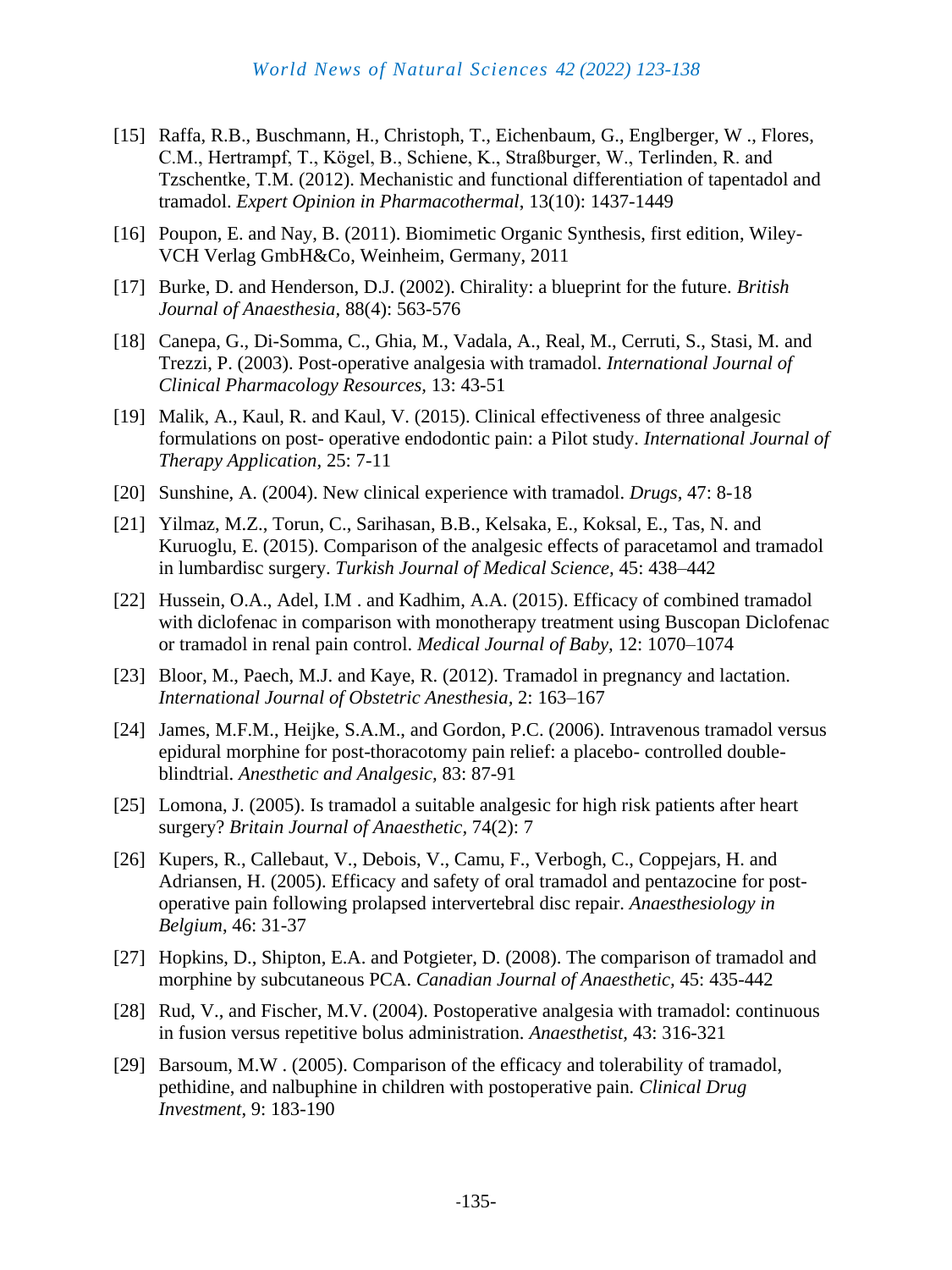#### *World News of Natural Sciences 42 (2022) 123-138*

- [30] Bosenberg, A. and Ratcliffe, S. (2008). The respiratory effects of tramadol in child renunder halothanean aesthesia. *Anaesthesia,* 53: 960-964
- [31] McQuay, H.J. and Moore, R.A. (2008). Postoperative analgesia and vomiting, with special reference today-case surgery: a systematic review. *Health Technology Assessment,* 2: 1-236
- [32] Lehmann, K.A. (2007). Tramadol in acute pain. *Drugs,* 53(2): 25-33
- [33] Bamigbade, T.A. and Langford, R.M. (2008). The clinical use of tramadol hydrochloride. *Pain Reviews,* 5: 155-182
- [34] Duthie, D.J.R. (2008). Remifentanil and tramadol. *Britain Journal of Anaesthetic,* 81: 51-57
- [35] Vickers, M.D. and Paravicini, D. (2005). Comparison of tramadol with morphine for post-operative pain following abdominal surgery. European Journal of Anaesthesiology, 12: 265-271
- [36] W ilder-Smith, C.H., Hill, L., Osler, W. and O'Keefe, S. (2009). Effect of tramadol andmorphine on pain and gastrointestinal motor function in patients with chronic pancreatitis. *Digestive Disease Science,* 44: 1107-1116
- [37] De-Witte, J., Deloof, T., de-Veylder, J. and Housemans, P.R. (2007). Tramadol in the treatment of post-anaesthetic shivering. *Anaesthesiology,* 41: 506-510
- [38] Chan, A.M., Ng, K.F., Tong, E.W. and Jan, G.S. (2009). Control of shivering under regional anesthesia in obstetric patients with tramadol. *Canadian Journal of Anaesthetic*, 46: 253-258
- [39] Budd, K. and Langford, R. (2009). Tramadol revisited. *Britain Journal of Anaesthetic,* 82: 493-495
- [40] Mackin, G.A. (2007). Medical and pharmacologic management of upper extremity neuropathic pain syndromes. *Journal of Hand Resources,* 10: 96-109
- [41] Harati, Y., Gooch, C. and Swenson, M. (2008). Double-blind randomised trial of tramadol for the treatment of the pain of diabetic peripheral neuropathy. *Neurology*, 50: 1842-1846
- [42] Roth, S. (2008). Efficacy and safety of tramadol hydrochloride in breakthrough musculoskeletal pain attributed to osteoarthritis. Journal of Rheumatology, 25: 45-54
- [43] Biasi, G., Manca, S., Manganelli, S. and Marcolongo, R. (2008). Tramadol in the fibromyalgia syndrome: a controlled clinical trial versus placebo. *International Journal of Clinical Pharmacology Resources,* 18: 13-19
- [44] Nossol, S. (2008). Treatment of pain with sustained-release tramadol. *International Journal of Clinical Practise, 52*: 94-126
- [45] Sorge, J. and Stadler, T. (2007). Comparison of the analgesic efficacy and tolerability of tramadol 100 mg sustained-release tablets and tramadol 50 mg capsules for the treatment of chronic lowback pain. *Clinical Drug Investment*, 14: 157-164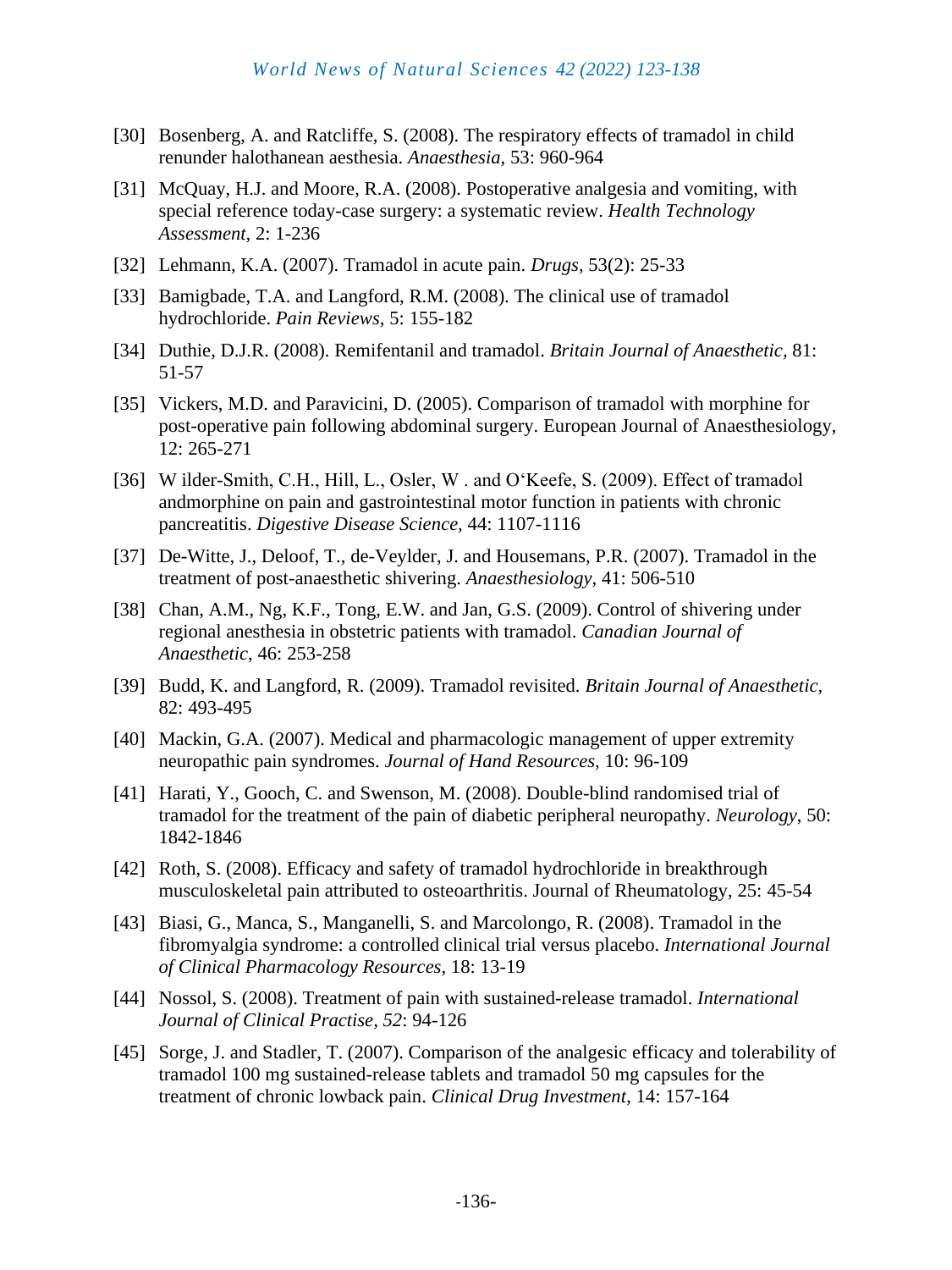- [46] Schnitzer, T.J. (2008). Non-NSAID pharmacologic treatment options for the management of chronic pain. *American Journal of Medicine,* 195(1): 45-52
- [47] Dalgin, P.H. (2005). Use of tramadol in chronic pain. *Clinical Geriatrics,* 3: 1-6
- [48] Abel, S.R. (2005). Tramadol: an alternative analgesic to traditional opioids and NSAIDs. *Journal of Pharmaceutical Care and Pain Symptom Control,* 3(1): 5-29
- [49] Tegeder, I., Lötsch, J. and Geisslinger, G. (2002). Pharmacokinetics of opioids in liver disease. *Clinical Pharmacokinetic,* 37: 17-40
- [50] Lintz, W., Barth, H. and Osterloh, G. (2008). Pharmacokinetics of tramadol and bioavailability of enteraltramadol formulations. 3rd communication: suppositories. *Clinical Pharmacy,* 48: 889-899
- [51] Lee, C.R., McTavish, D. and Sorkin, E.M. (2003). Tramadol: a preliminary review of its pharmacodynamic and pharmacokinetic properties, and therapeutic potential in acute and chronic pain states. *Drugs,* 46: 313-340
- [52] Liao, S., Hills, J. and Stubbs, R.J. (2002). The effect of food on the bioavailablity of tramadol. *Pharmaceutical Resources,* 9: 308
- [53] Gaynes, B.I. and Barkin, R.I. (2009). Analgesics in ophthalmic practice: a review of theoral non-narcoticagent tramadol. *Visual Science,* 76: 455-461
- [54] De Jong, R.H. (2007). Comment on the hypoalgesic effect of tramadol in relation to CYP2D6 [comment]. *Pain Digestion,* 7(4): 245
- [55] Paar, W.D., Poche, S. and Gerloff, J. (2007). Polymorphic CYP2D 6 mediates Odemethylation of the opioid analgesic tramadol. *European Journal of Clinical Pharmacology*, 53: 235-239
- [56] Barkin, R.L. (2005). Focus on tramadol: a centrally acting analgesic for moderate to moderately severe pain. *Formulary,* 30: 321-325
- [57] Minami, K., Uezono, Y. and Ueta, Y. (2007). Pharmacological aspects of the effects of tramadol on G-protein coupled receptors. *Journal of Pharmacological Science,* 103: 253-260
- [58] Scott, L.J. and Perry, C.M. (2000). Tramadol: a review of its use in perioperative pain. *Drugs,* 60(1): 139-176
- [59] Langley, P.C., Patkar, A.D., Boswell, K.A., Benson, C.J. and Schein, J.R. (2010). Adverseevent profile of tramadol in recent clinical studies of chronic osteoarthritis pain. *Current Medical Research and Opinion,* 26(1): 239-251
- [60] Keating, G.M. (2006). Tramadol sustained-release capsules. *Drugs,* 66(2): 223-230
- [61] Spiller, H.A., Gorman, S.E. and Villalobos, D. (2007). Prospective multicenter evaluation of tramadol exposure. *Journal of Toxicology and Clinical Toxicology,* 35: 361-364
- [62] Houmes, R.M., Voets, M.A. and Verkaaik, A. (2002). Efficacy and safety of tramadol versus morphine for moderate and severe postoperative pain with special regard to respiratory depression. *Anesthetic and Analgesic,* 74: 510-514